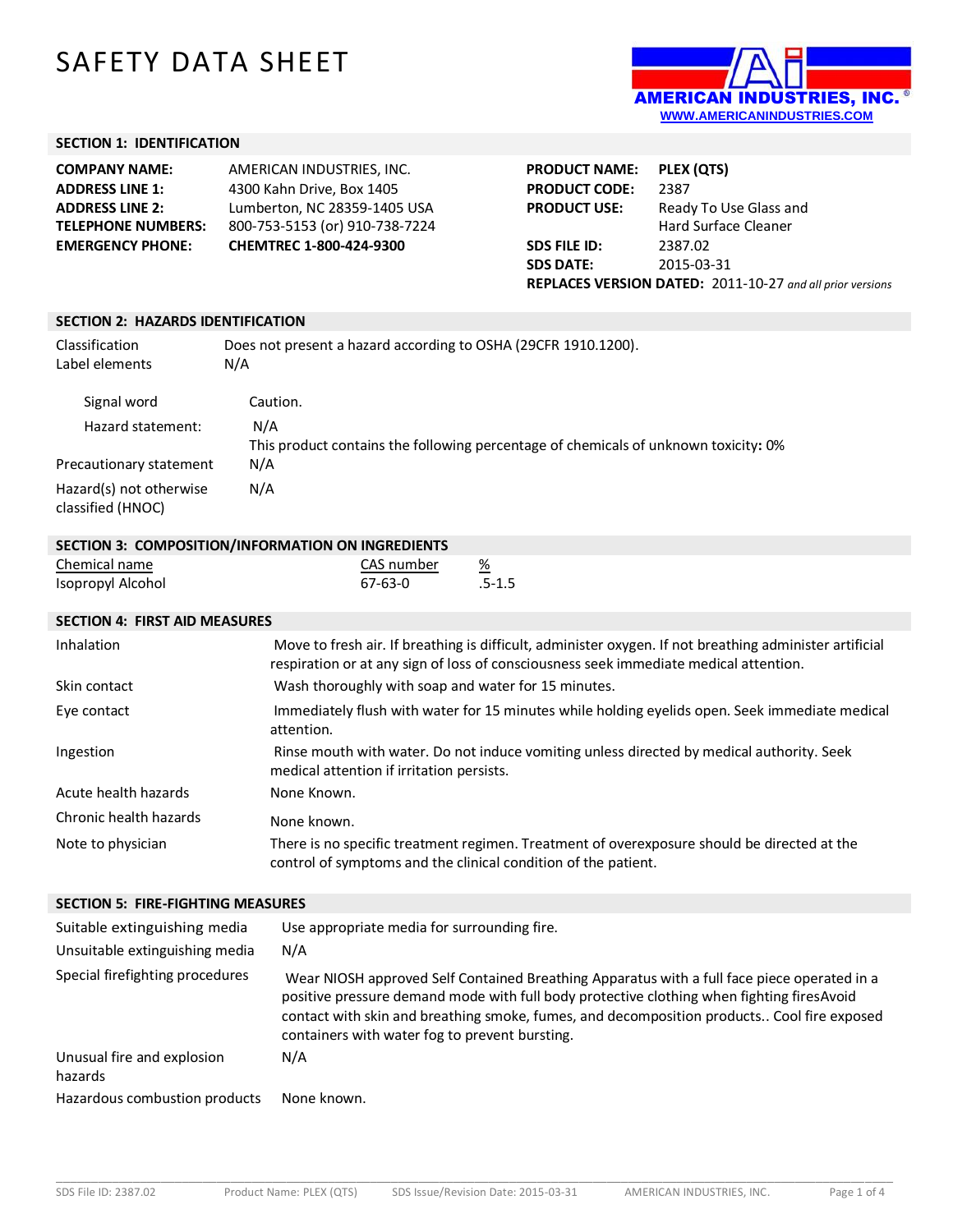# **SECTION 6: ACCIDENTAL RELEASE MEASURES**

| Personal protective equipment | Refer to section VIII for proper Personal Protective Equipment.                                                                                                                                                                    |
|-------------------------------|------------------------------------------------------------------------------------------------------------------------------------------------------------------------------------------------------------------------------------|
| Spill                         | Absorb with non-combustible material like vermiculite, sand or earth and rise with small amount of<br>soapy water. Do not allow to drain into sewers or storm drains. Dispose in accordance with local,<br>state and federal laws. |
| Waste disposal                | Dispose of in accordance with federal, state, and local regulations. Do not reuse, puncture, or<br>incinerate container. Wrap container and place in trash collection.                                                             |
| <b>RCRA Status</b>            | Product should be fully characterized prior to disposal (40 CFR 261).                                                                                                                                                              |

#### **SECTION 7: HANDLING AND STORAGE**

| Precautions for safe handling | Store in a cool, dry area.                                                                  |
|-------------------------------|---------------------------------------------------------------------------------------------|
| Other precautions             | Keep out of reach of children. May be harmful if taken internally. Avoid contact with eyes. |
| Incompatibility               | Strong acids, strong alkalis, chlorine.                                                     |

### **SECTION 8: EXPOSURE CONTROLS/PERSONAL PROTECTION**

| Hazardous Component              | OSHA PEL                                                                               | ACGIH TLV |
|----------------------------------|----------------------------------------------------------------------------------------|-----------|
| Isopropyl Alcohol                | 400 ppm                                                                                | $200$ ppm |
| Appropriate engineering controls | General ventilation adequate but local exhaust/ventilation preferred.                  |           |
|                                  | Wear NIOSH/MSHA approved respiratory protection if used in confined, poorly ventilated |           |
| Respiratory protection           | areas.                                                                                 |           |
| Personal protective equipment    | Safety glasses.                                                                        |           |
| <b>Additional Measures</b>       | Wash hands and clothing in contact with product after use.                             |           |

#### **SECTION 9: PHYSICAL AND CHEMICAL PROPERTIES**

| Appearance<br>Odor<br>Odor threshold        | Clear, Blue Liquid.<br>Alcohol solvent.<br>N/D                |
|---------------------------------------------|---------------------------------------------------------------|
| <b>Boiling point</b>                        | >212°F (100°C)                                                |
| <b>Freezing Point</b>                       | N/D                                                           |
| Flammability                                | Not considered a flammable liquid by OSHA (29 CFR 1910.1200). |
| Flash point                                 | N/D                                                           |
| Auto-ignition temperature                   | N/D                                                           |
| Upper/lower flammability limits             | Lower: N/D<br>Upper: N/D                                      |
| Vapor Pressure (mmHg)                       | 17.5 @ 77°F (25°C)                                            |
| Vapor density (Air = $1$ )                  | >1@ 77°F (25°C)                                               |
| <b>Evaporation Rate</b>                     | $<$ 1                                                         |
| Specific Gravity (H20=1)                    | 0.995 @ 77°F (25°C)                                           |
| рH                                          | 10.25                                                         |
| Solids (%)                                  | N/D                                                           |
| Solubility in Water                         | 100%                                                          |
| Partition Coefficient:n-Octanol/water (Kow) | N/D                                                           |
| Volatility including water (%)              | 100%                                                          |
| <b>VOC</b>                                  | 2%                                                            |
| Dielectric Strength (Volts)                 | N/A                                                           |
| Decomposition Temperature                   | N/D                                                           |
| Viscosity                                   | N/D                                                           |

| SECTION 10: STABILITY AND REACTIVITY |                               |
|--------------------------------------|-------------------------------|
| Reactivity                           | None Known.                   |
| Chemical stability                   | Stable.                       |
| Conditions to avoid                  | Do not mix with strong acids. |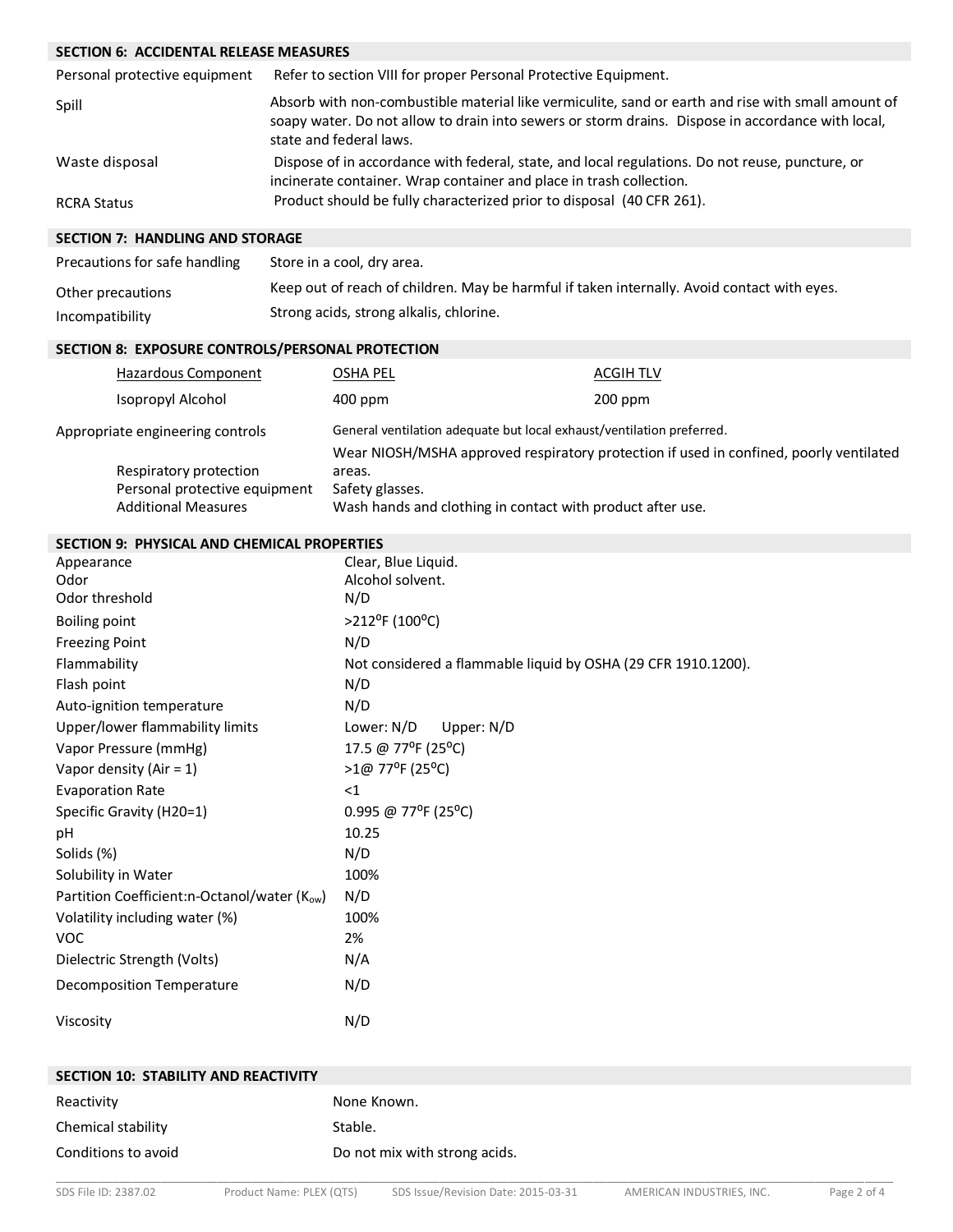| Incompatibility                  | Strong acids, strong alkalis, chlorine. |
|----------------------------------|-----------------------------------------|
| Hazardous decomposition products | Oxides of carbon.                       |
| Possible hazardous reactions     | Will not occur.                         |

### **SECTION 11: TOXICOLOGICAL INFORMATION**

|                    | Toxicological information                                                           | Not established.                                                                                         |
|--------------------|-------------------------------------------------------------------------------------|----------------------------------------------------------------------------------------------------------|
|                    | Routes of Entry                                                                     | Eyes, Ingestion, Inhalation, Skin.                                                                       |
|                    | Ingestion                                                                           | Causes gastrointestinal irritation.                                                                      |
|                    | Inhalation                                                                          | May cause dizziness.                                                                                     |
|                    | Skin contact                                                                        | May cause mild irritation, localized defatting, dryness.                                                 |
|                    | Eye contact                                                                         | May cause mild burning, irritation, pain, redness, tearing. Can cause mild corneal<br>damage.            |
|                    | Medical condition aggravated                                                        | Pre-existing disorders of the skin, respiratory system, and eyes will be aggravated by<br>over exposure. |
|                    | Acute health hazards                                                                | None known.                                                                                              |
|                    | Chronic health hazards                                                              | None.                                                                                                    |
|                    | Carcinogenicity                                                                     | This product is not considered to be a carcinogen by IARC, ACGIH, NTP, or OSHA.                          |
|                    | <b>SECTION 12: ECOLOGICAL INFORMATION</b>                                           |                                                                                                          |
|                    | <b>Ecological information</b>                                                       | Isopropyl Alcohol (67-63-0) LC <sub>50</sub> (Fathead Minnow, 96hr) 100,000 mg/L.                        |
|                    | Biodegradability                                                                    | This product is biodegradable.                                                                           |
|                    | Bioaccumulation                                                                     | This product is not expected to bioaccumulate.                                                           |
| Mobility in soil   |                                                                                     | This product is mobile in soil.                                                                          |
|                    | Other ecological hazards                                                            | None known.                                                                                              |
|                    | <b>SECTION 13: DISPOSAL CONSIDERATIONS</b>                                          |                                                                                                          |
| Waste disposal     |                                                                                     | Dispose of in accordance with federal, state, and local regulations.                                     |
| <b>RCRA Status</b> |                                                                                     | Product should be fully characterized prior to disposal (40 CFR 261).                                    |
|                    | <b>SECTION 14: TRANSPORT INFORMATION</b>                                            |                                                                                                          |
| <b>DOT</b>         | UN number<br>UN proper shipping name<br>Transport hazard class(es)<br>Packing group | Cleaning Compound, N. O. S.<br>None<br>N/A<br>None                                                       |

#### **SECTION 15: REGULATORY INFORMATION**

TSCA Status: All chemicals are listed or exempt. CERCLA (Comprehensive response compensation, and liability act): None. SARA 311/312 Hazardous categories: Isopropyl Alcohol (67-63-0) Acute Health, Fire. SARA 313 reportable ingredients: Isopropyl Alcohol (67-63-0) Clean water act: None.

US state regulations: California Proposition 65: None.

International inventories: All components are listed or exempted.